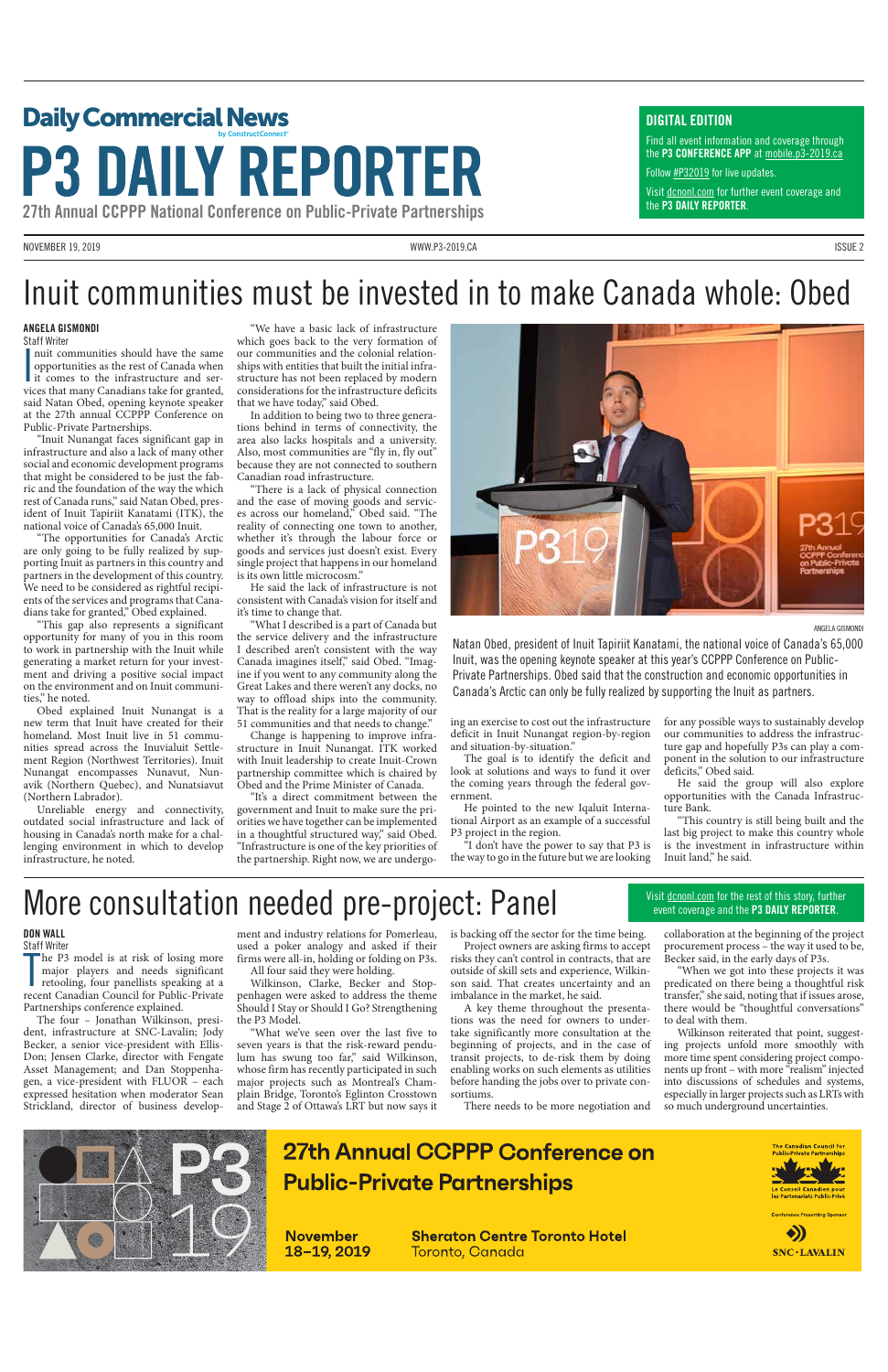## Marasco honoured as 2019 P3 champion by CCPPP  $\sqrt{\frac{2}{\text{Daily Commercial News}}}$

3760 14th Avenue, 6th Floor Markham, Ontario, L3R 3T7 Phone: (905) 752-5408 Fax: (905) 752-5450 editor@dailycommercialnews.com www.[dailycommercialnews.com](http://www.dailycommercialnews.com) [@DCN\\_Canada](https://twitter.com/DCN_Canada)

> PRESIDENT Mark Casaletto

VICE-PRESIDENT OF SALES Peter Rigakos

VICE-PRESIDENT OF CUSTOMER RELATIONS John Richardson

> VICE-PRESIDENT OF CONTENT Marg Edwards

NATIONAL MANAGING EDITOR Vince Versace

> DCN/JOC EDITOR Lindsey Cole

STAFF WRITER Don Wall

STAFF WRITER Angela Gismondi

DIGITAL MEDIA EDITOR Warren Frey

EDITORIAL ASSOCIATE Maggie Cadeau

Find all event information and coverage through the P3 CONFERENCE APP at [mobile.p3-2019.ca](http://mobile.p3-2018.ca)

NATIONAL PRODUCTION MANAGER Erich Falkenberg

SALES MANAGER — MEDIA, EASTERN CANADA Robert Elias

SALES MANAGER — MEDIA, WESTERN CANADA Banes Lal

> SALES MANAGER — DIGITAL MEDIA Mark Irwin

#### SUBSCRIPTIONS

For new orders, (905) 752-5534 customerrelationscanada@constructconnect.com

> GENERAL INQUIRIES 1-800-959-0502

Daily Commercial News is published daily Monday to Friday by ConstructConnect

Right of publication in whole or in part of original construction and engineering items appearing in this paper is reserved.

#### d<sup>0</sup> constructconnect.

#### DIGITAL EDITION

Follow [#P32019](https://twitter.com/hashtag/p32019) for live updates.

Visit [dcnonl.com](http://www.dailycommercialnews.com/campaigns/p3-conference/) for further event coverage and the P3 DAILY REPORTER.

He joins a long line of distinguished Canadians who have received the award,

#### TORONTO

Mike Marasco, a trailblazer in the field of infrastructure P3s, has been named the recipient of the 2019 Champion Award by The Canadian Council for Public-Private Partnerships (CCPPP).

Marasco, who recently retired after 12 years as CEO of Plenary Concessions, will receive the prestigious award at CCPPP's 27th annual conference on Tuesday, November 19 at the Sheraton Centre Toronto Hotel.

"Mike has been a recognized and respected leader for the Canadian P3 model. He is truly a champion and completely deserving of this recognition," said Mark Romoff, CCPPP President and CEO.

"He is one of those rare people who have risen above self-interest to advocate for the industry as a whole and is one of the key reasons the Canadian P3 model has become widely accepted and praised."

In particular, the awards committee noted that Marasco has done "missionary work" on



both sides of the border and across Canada to educate governments about the P3 model and its benefits, as well as to bring integrity and transparency to agreements while always seeking innovation.

The Champion Award is presented by CCPPP to individuals who have made an outstanding contribution to public-private partnerships in Canada.

including: the late James Flaherty, former federal Finance Minister; Bert Clark, President and CEO, Investment Management Corporation of Ontario and former President and CEO of Infrastructure Ontario; John Beck, Founder, President and CEO of Aecon Group Inc.; and Sarah Clark, President and CEO at Fraser River Pile and Dredge (GP) Inc. and former President and CEO of Partnerships British Columbia.

"I am truly humbled to be recognized by the Council for my contributions to the P3 industry," said Marasco.

"It was very rewarding to be part of the growth that saw the Canadian P3 market become a world leader. To be among those who previously won this award is a great honour and a nice way to cap off my career as I start a new chapter in my life."

Marasco started in the realm of public-private partnerships in British Columbia where he helped successfully procure the Abbotsford Regional Hospital and Cancer Centre from 20012004. It was the province's first acute care hospital and set a new benchmark for public infrastructure in B.C.

That success led to the launch of Partnerships BC with Marasco as one of the public agency's founding members. During his tenure, the agency closed more than \$4.7 billion in 11 P3 projects in the health, transportation, advanced education and resource sectors.

He then moved on to Plenary Group and CEO of Plenary Concessions, the subsidiary responsible for design, construction and asset management of all Plenary projects throughout North America. In his role as CEO, Marasco was also responsible for business growth and teaming, with the objective of identifying and developing new infrastructure opportunities and markets across North America, including the Communications Security Establishment Canada project, the Humber River Hospital and the University of California, Merced's 2020 Project. DCN NEWS SERVICES

## by Construct Connect®

#### Mike Marasco

Alberta tackles school projects with eye to provincial P3 future

#### WARREN FREY

Digital Media Editor Alberta's new government<br>
is launching a P3 bundle<br>
of schools as its first step lberta's new government is launching a P3 bundle to a more ambitious infrastructure plan.

Alberta minister of infrastructure Prasad Panda and deputy minister Andy Ridge explained at a market sounding session, at the recent annual conference of the Canadian Council for Public-Private Partnerships in Toronto, how its provincial government will tackle new public-private partnership (P3) projects starting with a series of schools in and around Edmonton and Calgary.

Panda said part of the information gathering process to go forward with news schools included studying what hadn't worked with school projects under the previous NDP government.

"I wanted to meet the parent and teacher groups to get

specific examples and we'll do that in the next few months, get their input and address them in the new contracts. That's the beauty of P3, we can have an extended warranty for 30 years to address those problems. We can also build in innovation in the early design phase, obtain cost and schedule certainty, and build these projects much faster and cheaper using those experiences," he said.

The previous government had spent money on the design of the Edmonton and Calgary schools, and Panda said the current government would consult with their P3 proponents to see if there was an appetite to use those designs and consolidate them into a P3 package.

"It's an option, but we don't want to lose time, because those schools have a hard deadline," Panda said.

Ridge added when P3 projects come under criticism, it's

often more because of a lack of initial planning and not weakness in the P3 model.

"Some of the issues we encountered with P3 schools related to planning and design challenges were where students required the addition of modular classrooms, there wasn't the appropriate planning for landscaping or drainage, and as a result mud was being tracked into the schools," Ridge said.

"It was less of a P3 issue and more of a planning challenge, but in a P3 model when adding more people than originally planned you need to work through a contract. In a traditional school you just have more kids going through and increase your cost," he added. "The benefit of a P3 contract is it keeps the contract relationship honest but when the world changes you need to work through a more rigorous process and I think that's what people react to, that ability to move quickly and course correct but you have to properly plan."

The province of Alberta is also launching a 20-year capital plan next year to address infrastructure needs and deficiencies over the long term for anything falling under the definition of public infrastructure including broadband, irrigation, and roads and bridges, Panda said.

"We want to identify (these projects) and include them in 20-year evidence-based longterm planning so future governments can actually use that for budgeting within those 20 years," he said.

A new office dedicated to P3 projects has also been established to help ministries coordinate their approaches, Ridge said.

"Individuals (in the office) are accountable for all government P3 activities, but their role is to manage the overall framework and the process to bring P3s through the capital planning process, facilitate procurement for financial support or financial analysis, and preparation of business case opportunity papers," he said. The office is within the ministry of infrastructure but works with other ministries to identify P3 opportunities, Ridge added, and is supplemented by financial analysis consultants and advisors from other jurisdictions. "It's one thing for Alberta to be rolling through a capital plan and a P3 pipeline but we want to make sure about what other jurisdictions in Canada are doing to make sure we aren't competing, essentially, for the same resources or capital. That office will manage those relationships as well," he said.



## LAS VEGAS, NV | MARCH 10-14

#### North America's Largest Construction Trade Show

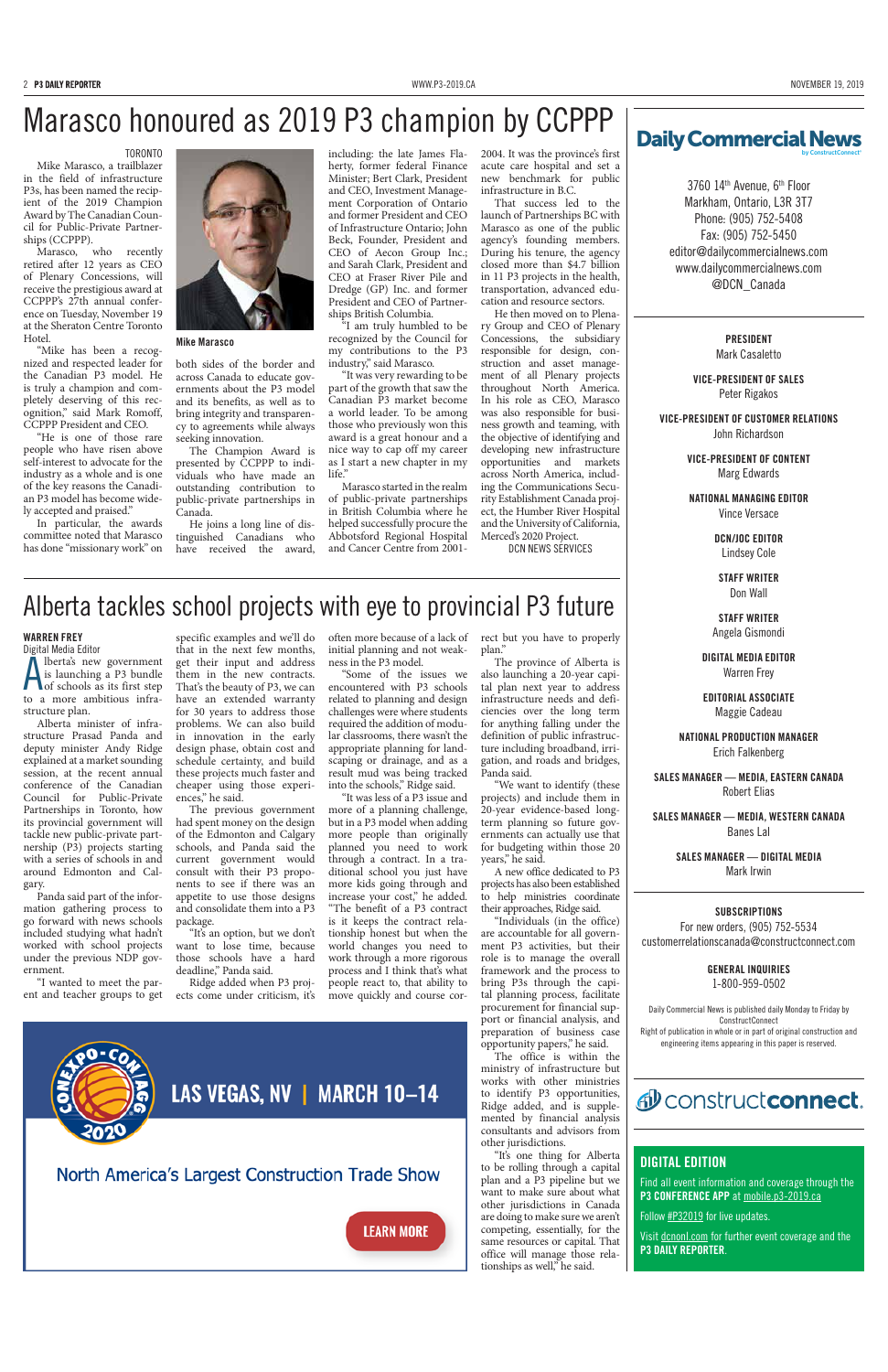### Turner & Townsend

Ŧ.

#### making the **difference**

# Transforming North American infrastructure

We deliver independent advice that helps our public and private sector clients get more from their infrastructure investments. We provide support at every stage of the project lifecycle, from asset strategy and development through to delivery and operations. We have global and local experience in meeting the specific challenge from infrastructure projects and programs.

For further information: **Dominic Leadsom** Head of P3 Advisory c: +1 416 388 8739 e: dominic.leadsom@turntown.com

**www.turnerandtownsend.com**



**Infrastructure programs**

We are working with \$500bn

of live infrastructure programs across the globe.

90+

**Projects**

We have advised on over 90 AFP/P3 projects across North America. Diverse

**Sector coverage**

Project experience in aviation, rail, highways, water, waste water, healthcare, education, justice, housing, telecoms and sports.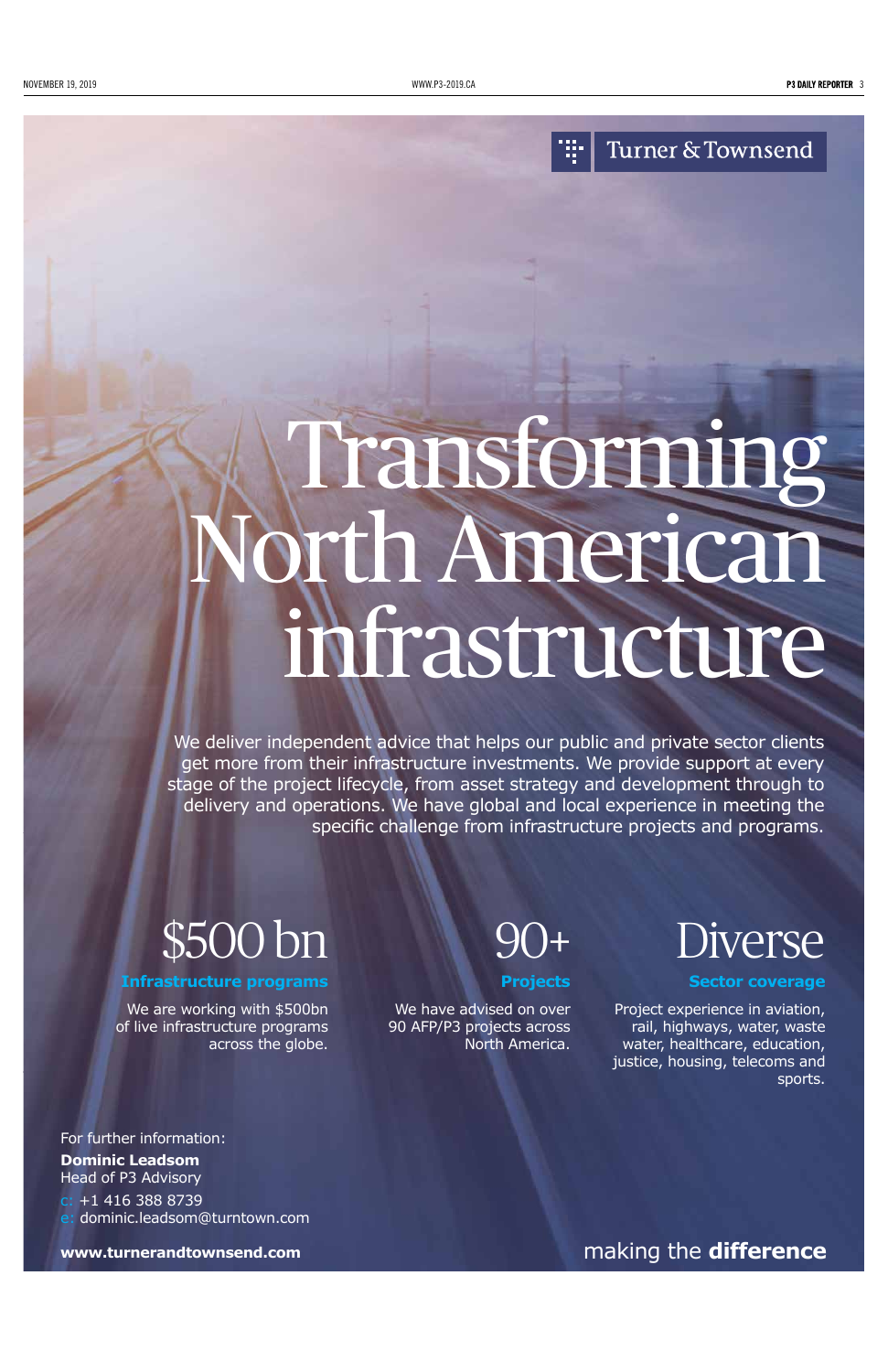4 P3 DAILY REPORTER MANUSING MANUSING THE SAME REPORTED THE SAME PROVEMBER 19, 2019

## Active & Emerging Sectors Summary

Health: 101 projects in operation or under construction across Canada valued at \$29.9 billion

Transportation: 79 projects in operation or under construction across Canada valued at \$64.2 billion

## Education: 15 projects in operation or under construction across Canada valued at \$3.1 billion

Description: Of the 285 P3 projects in Canada, the health sector accounts for more than a third. This past year saw a number of new and completed projects from coast to coast to coast. Nova Scotia is in procurement for its \$2-billion Queen Elizabeth II Health Services Centre Redevelopment. Earlier this fall, Ontario released a pipeline of 10 health-care projects coming in the next five years, including refurbishments or expansions to Kingston General Hospital and Hamilton Health Sciences. On the Prairies, the Saskatchewan Hospital North Battleford

has opened, replacing a century-old facility with a modern and integrated mental health and correctional complex. In British Columbia, the RFQ has closed for the design, construction and partial financing of Vancouver's new downtown health campus: the \$1.9-billion St. Paul's Hospital. In Canada's North, the Stanton Territorial Hospital has opened in the Northwest Territories and Nunavut has started looking at a business case to consider using the P3 model to build new elder care homes in the Kitikmeot and Kivalliq regions.

> Description: The big news coming into P3 2019 is that Alberta is considering returning to the P3 model for five new schools. Previously, the province built 40 schools during three phases of public-private partnerships earlier this decade. "As promised in our fiscal plan, we are investing in infrastructure that is financially sustainable, drives the economy and creates jobs. Alternative financing and public private partnerships are being closely considered where they can provide on-time and on-budget results," said Alberta Infrastructure Prasad Panda. In the postsecondary market, colleges and universities are also warming to the idea of P3s across North America, typically for student residences such as Loyalist College in Belleville, Ont., which recently issued a request for pre-qualifications for a \$40-million DBFOM project. The short list is expected later this month.

> **Description:** Transportation is currently the hottest sector in Canada's P3 market and there is little indication of it slowing down. Using the P3 model, governments across Canada are delivering complex projects such as LRTs, subways, bridges and highways to ease congestion, decrease greenhouse gas emissions and increase economic growth. This summer, the Samuel De Champlain Bridge officially opened to vehicle traffic in Montreal, while this fall the Regina Bypass, the largest transportation infrastructure project in Saskatchewan's history, opened after four years of construction. The City of Ottawa and Ontario's Waterloo Region also opened their first light-trail transit systems while construction continues on the Réseau express métropolitain (REM) in Montreal and the Edmonton's Valley Line LRT. The biggest news in this sector came in April when Ontario announced a \$28.5-billion transit plan involving four major projects in the Greater Toronto Area: the Ontario Line; the Yonge North Subway Extension; the Scarborough Subway Extension; and the Eglinton Crosstown West Extension. In Alberta, two new LRTs are in the works with Edmonton preparing to return the Valley Line West Extension project to market. In the Northwest Territories, work is underway on the 97-kilometre Tlıcho All-Season Road and in Nova Scotia three consortiums have prequalified for the Highway 104 twinning project between Sutherlands River and Antigonish. In Quebec, the rehabilitation of the longest underwater highway tunnel in Canada has also been greenlit.

15 In Procurement 2 Under Construction 13 Operational

24 11 44

In Procurement Under Construction Operational

Description: The need to upgrade water and wastewater treatment plants continues to be a pressing issue for Canadian municipalities large and small. This year, Mapleton, Ont., decided to do something different and reached out to the Canada Infrastructure Bank, which announced in July it is investing up to \$20 million in the township's project. The Ontario municipality is seeking a consortium to design, build, finance, operate and maintain its new and existing water and wastewater infrastructure for up to 20 years. The bank's investment will "improve the cost of project financing and attract private capital

expertise while ensuring appropriate risk transfer to the private sector," CIB said in a news release. In June, the City of Saint John also celebrated the completion of its Safe, Clean Drinking Water project with the opening of the new state-of-the-art Loch Lomond Drinking Water Treatment Facility. "I am exceptionally proud to be celebrating the completion of the Safe, Clean Drinking Water Project for the residents of Saint John. Today's achievement is a result of years' worth of work and tireless dedication from a team of professional staff lead by Saint John Water, in partnership with Port City Water Partners," said Saint John Mayor Don Darling.

2 In Procurement

6 Under Construction





## Water/Wastewater: 21 projects in operation or under construction across Canada valued at \$2 billion

The Surrey Memorial Hospital Critical Care Tower was built via a P3.

SUBMITTED IMAGE



The City of Saint John, N.B. recently celebrated the opening of its Loch Lomond Drinking Water Treatment Facility.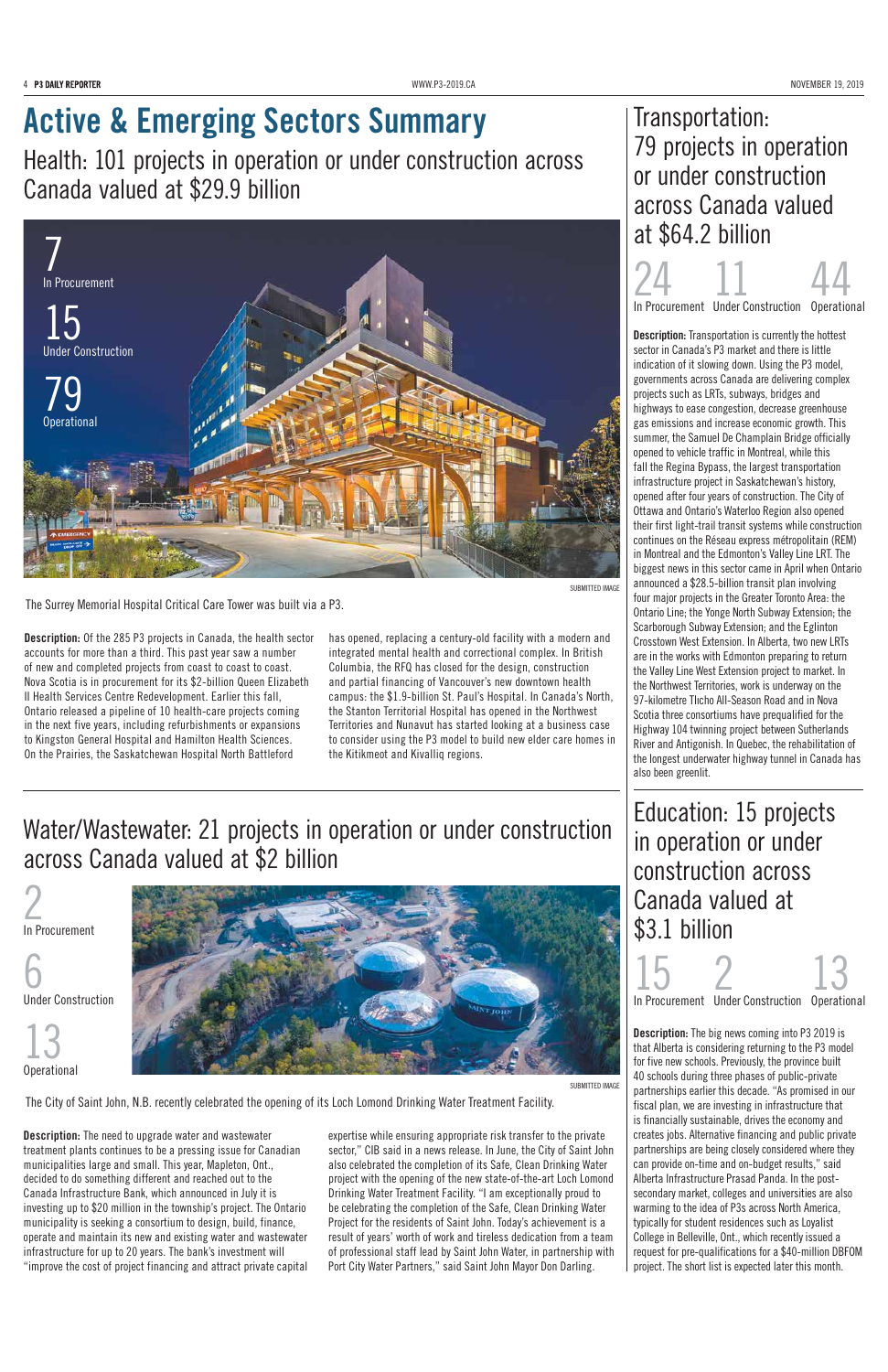#### NOVEMBER 19, 2019 [WWW.P3-2019.CA](http://www.p3-2019.ca) 5

© Bennett Jones LLP 2019. All rights reserved. Bennett Jones refers collectively to the Canadian legal practice of Bennett Jones LLP and consulting activities of various entities which are associated with Bennett Jones LLP.

The firm that businesses trust with their most complex legal matters.



## **Bennett Jones**

#### bennettjones.com/CapitalProjects

We help clients realize their vision in developing major infrastructure and construction projects through strategic and business-focused legal advice.

Calgary Edmonton Ottawa Toronto Vancouver New York Washington, DC Beijing

## SEE THROUGH THE COMPLEX

## **A Proven Partner in Capital Projects**